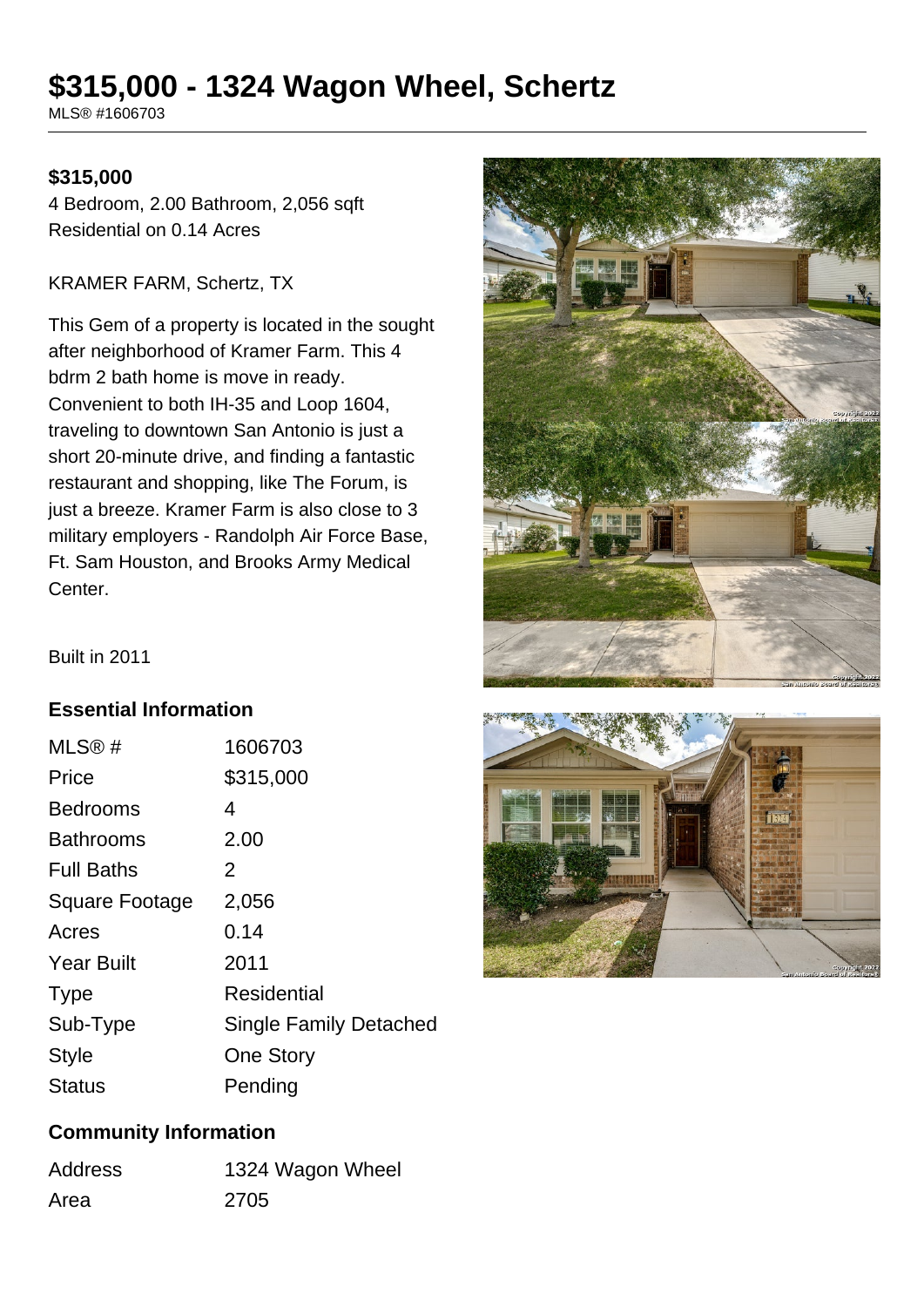| Subdivision       | <b>KRAMER FARM</b>                                                                                                                                                                 |
|-------------------|------------------------------------------------------------------------------------------------------------------------------------------------------------------------------------|
| City              | <b>Schertz</b>                                                                                                                                                                     |
| County            | Guadalupe                                                                                                                                                                          |
| <b>State</b>      | TX                                                                                                                                                                                 |
| Zip Code          | 78154                                                                                                                                                                              |
| <b>Amenities</b>  |                                                                                                                                                                                    |
| Amenities         | Park/Playground                                                                                                                                                                    |
| Parking           | <b>Two Car Garage</b>                                                                                                                                                              |
| # of Garages      | $\overline{2}$                                                                                                                                                                     |
| Pool              | <b>None</b>                                                                                                                                                                        |
| <b>Interior</b>   |                                                                                                                                                                                    |
| Interior          | One Living Area, Eat-In Kitchen, Island Kitchen, Utility Room Inside, 1st<br>Floor Lvl/No Steps                                                                                    |
| Appliances        | Ceiling Fans, Washer Connection, Dryer Connection, Microwave Oven,<br>Stove/Range, Refrigerator, Disposal,<br>Dishwasher,<br>Ice<br>Maker<br><b>Connection, Garage Door Opener</b> |
| Heating           | Central                                                                                                                                                                            |
| Cooling           | <b>One Central</b>                                                                                                                                                                 |
| <b>Fireplaces</b> | Not Applicable                                                                                                                                                                     |
| # of Stories      | 1                                                                                                                                                                                  |
| <b>Stories</b>    | 1                                                                                                                                                                                  |

# **Exterior**

| <b>Exterior</b> | Brick, Siding                                                           |
|-----------------|-------------------------------------------------------------------------|
|                 | Exterior Features Patio Slab, Covered Patio, Privacy Fence, Has Gutters |
| Roof            | Composition                                                             |
| Construction    | Pre-Owned                                                               |
| Foundation      | Slab                                                                    |

## **School Information**

| <b>District</b> | <b>Schertz-Cibolo-Universal City ISD</b> |
|-----------------|------------------------------------------|
| Elementary      | <b>Schertz</b>                           |
| Middle          | Wilder                                   |
| High            | <b>Clemens</b>                           |

## **Additional Information**

| Date Listed    | May 14th, 2022 |
|----------------|----------------|
| Days on Market | 40             |